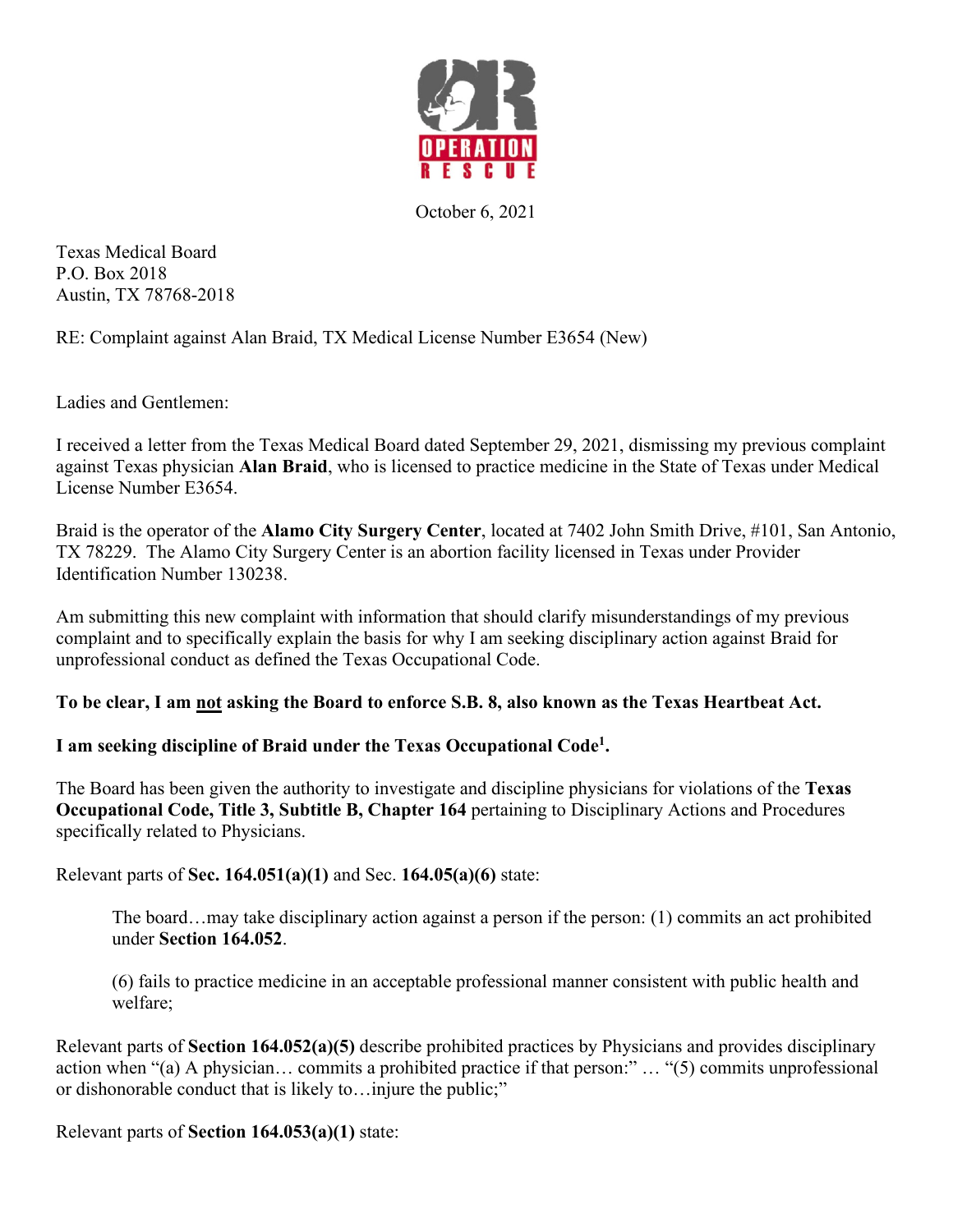For the purpose of **Section 164.052(a)(5),** unprofessional or dishonorable conduct likely to deceive or defraud the public includes conduct in which a physician: (1) commits an act that violates any state or federal law if the act is connected with the physician's practice of medicine.

### **Evidence of Occupational Code Violations**

I submit evidence below of Braid's unprofessional conduct. Please keep in mind I am not asking for the Board to enforce the law that was broken, but rather, I am asking the Board to provide discipline under the aforementioned Occupational Codes.

On September 1, 2021, a new Texas law known as **S.B. 8, or the Texas Heartbeat Act<sup>2</sup>, went into effect.** This is a duly enacted law that that was in force on September 6, 2021. A violation of this law would represent unprofessional conduct under **Title 3, Subtitle B, Section 164.053(a)(1).**

Braid admits publicly that he violated that law on September 6, 2021.

In an **opinion article** written by Braid titled "Why I violated Texas' extreme abortion ban" was published in the *Washington Post* on September 18, 2021. In that article, Braid states the following:

For the next 45 years - not including the two years I was away in the Air Force- I was a practicing OB/GYN in Texas, conducting Pap smears, pelvic exams and pregnancy check-ups; delivering more than 10,000 babies; and providing abortion care at clinics I opened in Houston and San Antonio, and another in Oklahoma.

Then, this month, everything changed. A new Texas law, known as S.B. 8, virtually banned any abortion beyond about the sixth week of pregnancy. It shut down about 80 percent of the abortion services we provide. Anyone who suspects I have violated the new law can sue me for at least \$10,000. They could also sue anybody who helps a person obtain an abortion past the new limit, including, apparently, the driver who brings a patient to my clinic.

For me, it is 1972 all over again.

And that is why, on the morning of Sept. 6, I provided an abortion to a woman who, though still in her first trimester, was beyond the state's new limit. I acted because I had a duty of care to this patient, as do for all patients, and because she has a fundamental right to receive this care.

Braid's confession that he has **defiantly and intentionally violated law** because he does not agree with it qualifies for disciplinary action under **Title 3, Subtitle B, Section 164.053(a)(1)** of the Texas Occupational Code.

Specifically, his actions in violating S.B. 8 qualifies as causing injury to the public as required by **Section 164.052(a)(5),** since those actions took the life of a human being that the law was enacted protect.

Abortions on fetuses in which a heartbeat can be detected are now prohibited by state law and were prohibited when Braid conducted the illegal abortion on September 6, according to his own admission.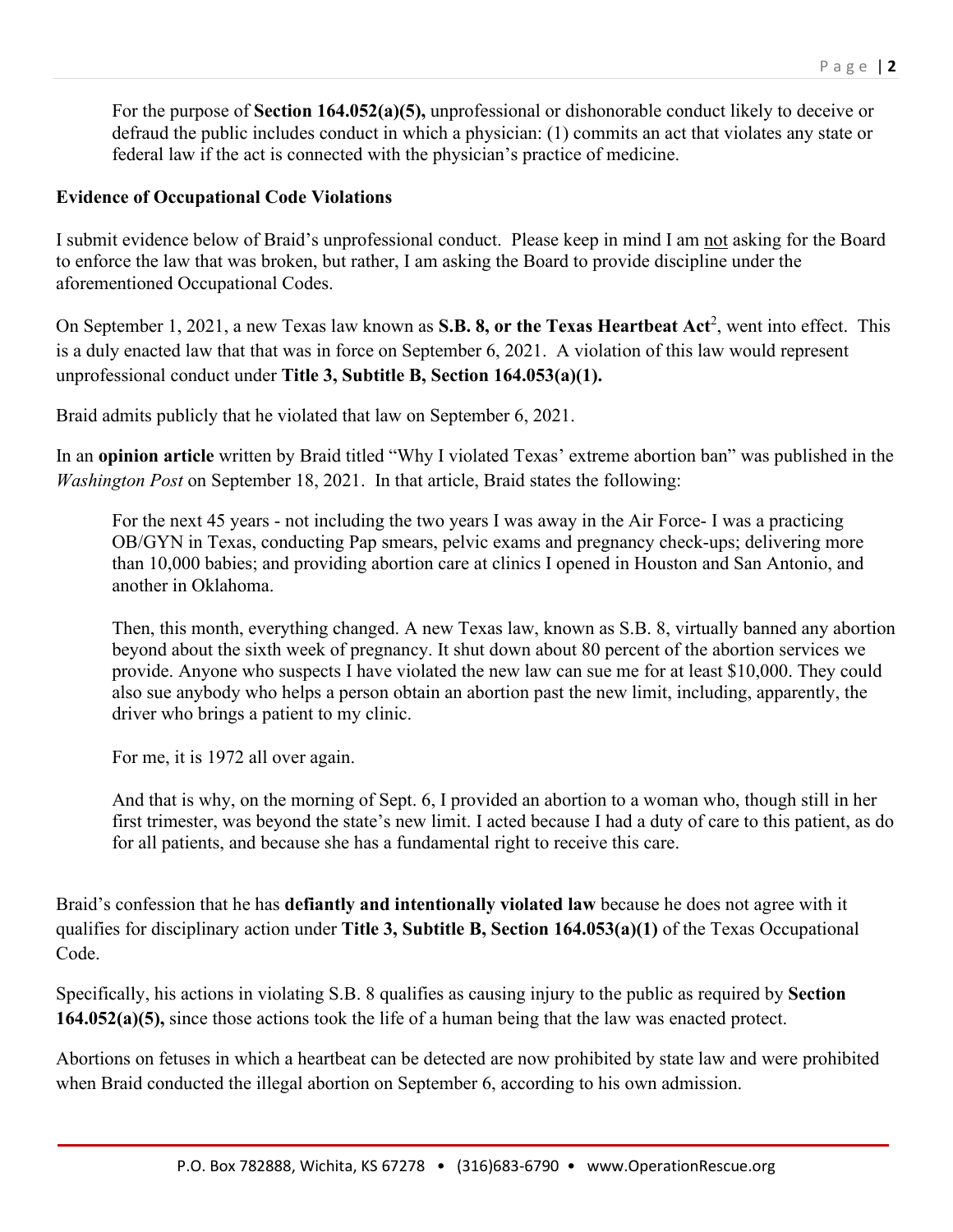Once again, this is NOT a request for the Board to enforce S.B.8, but rather to enforce the "unprofessional conduct" Occupational Codes related to Physicians.

# *Because of Braid's defiant attitude and his unlawful act, he has committed unprofessional conduct and poses a grave danger of injury and harm.*

### **Financial motivation for breaking the law**

Braid stated that his motivation for breaking the law in his opinion *Washington Post* article.

Then, this month, everything changed. A new Texas law, known as S.B. 8, virtually banned any abortion beyond about the sixth week of pregnancy. **It shut down about 80 percent of the abortion services we provide.** *[Emphasis added.]*

Braid's financial motivations led to his lawless act and represents "unprofessional conduct" as defined by the Texas Occupational Code.

His actions have placed his financial interests above the law. His obvious belief that he need not adhere to laws that adversely affect his finances makes him a present danger to the public.

#### **Prayer**

If Braid had publicly confessed to having broken any other law, and in doing so caused injury to the public, I would be seeking similar disciplinary action from the Board. What is important here is that Braid intentionally broke Texas law. That qualifies as unprofessional conduct that produced injury to the public through the loss of a life that was protected by law.

I am requesting a full investigation into Alan Braid's illegal conduct as outlined in his self-aggrandizing *Washington Post* opinion article.

I am also seeking an emergency suspension of Texas medical license to prevent him from further violating Texas law and committing further injury to the public as prohibited by **Section 164.052(a)(5)**.

I further request that the Texas Medical Board take appropriate and permanent disciplinary action against Braid for his lawless conduct, up to and including permanent license revocation.

Please let me know if there is anything more that I can do to assist you.

Sincerely,

 $/s/$ 

Cheryl Sullenger Senior Vice President Operation Rescue